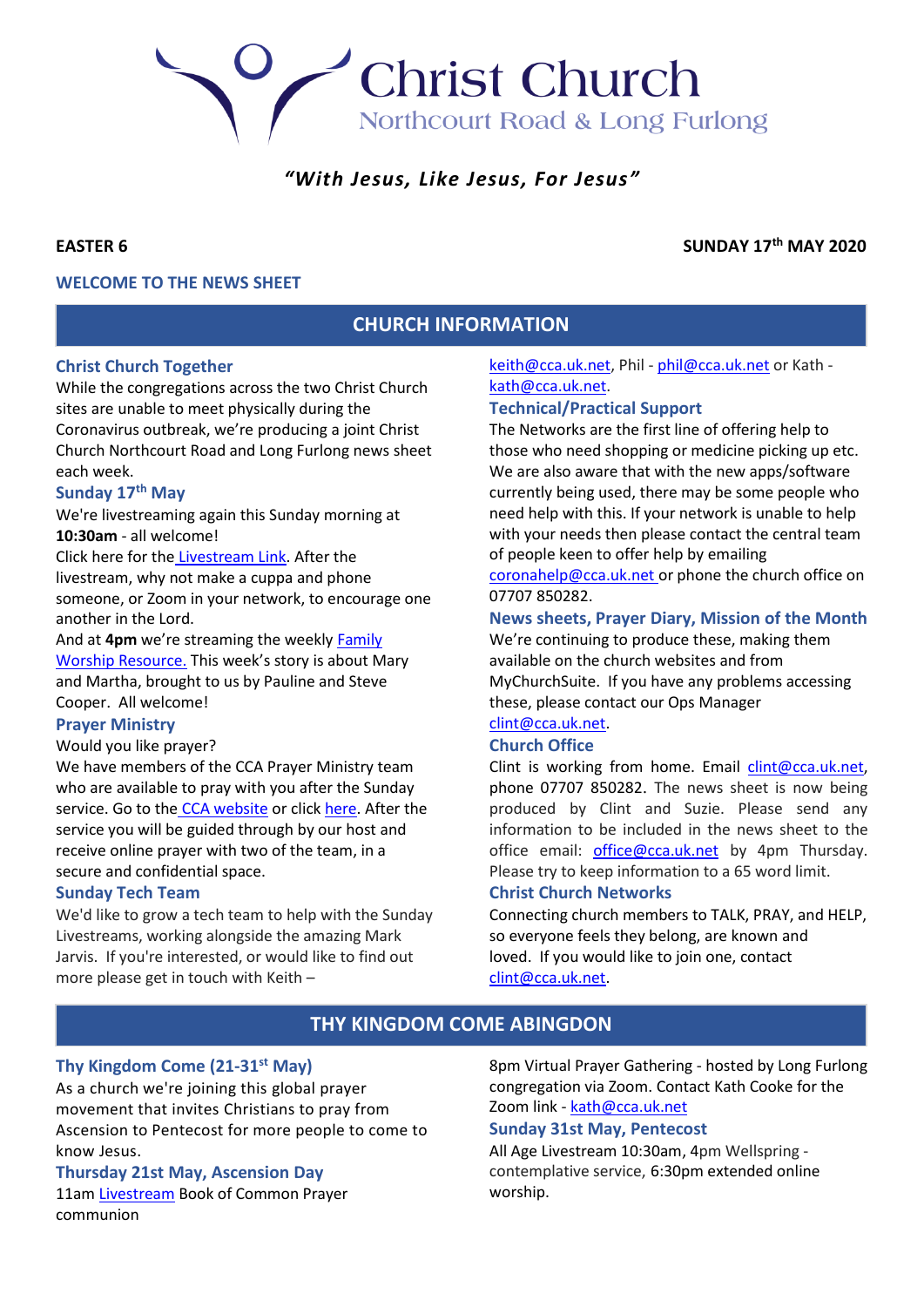# **Continuous Prayer**

We are running 10 days of continuous worship and intercession, praying as a community day and night from our own homes from 12pm on Thursday 21st May until 12pm on Sunday 31st May. You can use this [link](http://www.24-7prayer.com/signup/618ce4) to sign-up to pray for an hour.

# **Praying Together Daily**

8am Friday 22<sup>nd</sup> May – 8pm Saturday 30<sup>th</sup> May. 8am, Rising with God – Informal prayer via Zoom 12pm, Pausing with God - Praying alone using Psalm [23](https://cdn.filestackcontent.com/328JdgvOSKecKHzfBEcI) & the Lord's Prayer

8pm, Resting with God – Led prayer with simple liturgy via Zoom.

There will be simple prayer resources available for those without computers to join in with praying at the same times. Please contact Janice Gordon -

[chriswgordon6@aol.com](mailto:chriswgordon6@aol.com) if you would like a copy of these.

# **Contact Information**

If you'd like to join with one or more of the times of prayer please get in touch with one of the team listed below who will email the Zoom meeting code.

Janice Gordon - [chriswgordon6@aol.com](mailto:chriswgordon6@aol.com) Rosemary Green - [rosemarywgreen@gmail.com](mailto:rosemarywgreen@gmail.com)

Claire Proudman-

### [claire.proudman2185@hotmail.co.uk](mailto:claire.proudman2185@hotmail.co.uk)

Any questions please contact us on [tkc@cca.uk.net](mailto:tkc@cca.uk.net) or 01235 539226. Find us on Facebook and Instagram: 'Thy Kingdom Come Abingdon'

# **FEEDBACK/REVIEWS**

### **Independent Safeguarding Review**

The report from the independent safeguarding review on the handling of the Tim Davis case will be coming

out in the next few weeks. We will signpost it to the church as it becomes public

# **OTHER NEWS/UPDATES**



### **Barns Café News**

The Barns Café continues to be closed due to the COVID19 outbreak. Please be praying for all the Barns Cafe team and for those in the community who are

missing the friendship and relationships built through the work of the cafe.

# **Foodbank**

foodbank Thank you for all the donations of money and produce. This week's particular Foodbank needs are: tinned meat, tinned vegetables, tinned spaghetti, pasta and jam. Any produce can be brought to the church between 9:30 and 1:00 on Tuesdays and Fridays. It is hugely appreciated at this difficult time.

# **Association of Christian Counsellors**

ACC's COVID-19 Crisis Counselling Support Service has been set up to help people who are experiencing difficult feelings, thoughts and circumstances because: they work within an NHS setting (medical and ancillary staff) or they have been bereaved at this time, whether due to COVID-19 or another reason. The service offers up to ten sessions of counselling on a no-fee basis, either on-line or by telephone. For more information visit ACC's [website](http://www.acc-uk.org/) or phone 024 7644 9694.

### **Cricket Pitch Development Update**

The hearing arranged for the  $2^{nd}$  June 2020 has been postponed. We will let you know when a new date has been confirmed.

# **UPCOMING EVENTS**

### **Alpha**

Alpha Online is a great way to make new connections, meet new people and have honest conversations about the big questions in life. We are running several mini Alpha Online courses, starting next week: Monday evenings 7:30pm Friday afternoons 2:00pm.

We're also exploring a couple of others Alpha's, and if the Monday evening one is full we will start another one the following week. These online courses use the Alpha film series, and then a 45 minute Zoom discussion group, and are limited to 4-6 guests to

enable conversation to bubble. See the church [website](http://www.cca.uk.net/explore-faith/) for details and to book a place.

#### **Help with Alpha**

Please help advertise by sharing the Facebook post on the church Facebook page with friends, and invite them to come

If you'd like to help run a mini online Alpha, please speak to Keith [keith@cca.uk.net.](mailto:keith@cca.uk.net)

And please pray!

#### **Long Furlong Quiz**

Long Furlong Quiz, Friday 22nd May 7.30pm, contact David Lever for details [davidandticia.lever@btinternet.com](mailto:davidandticia.lever@btinternet.com)